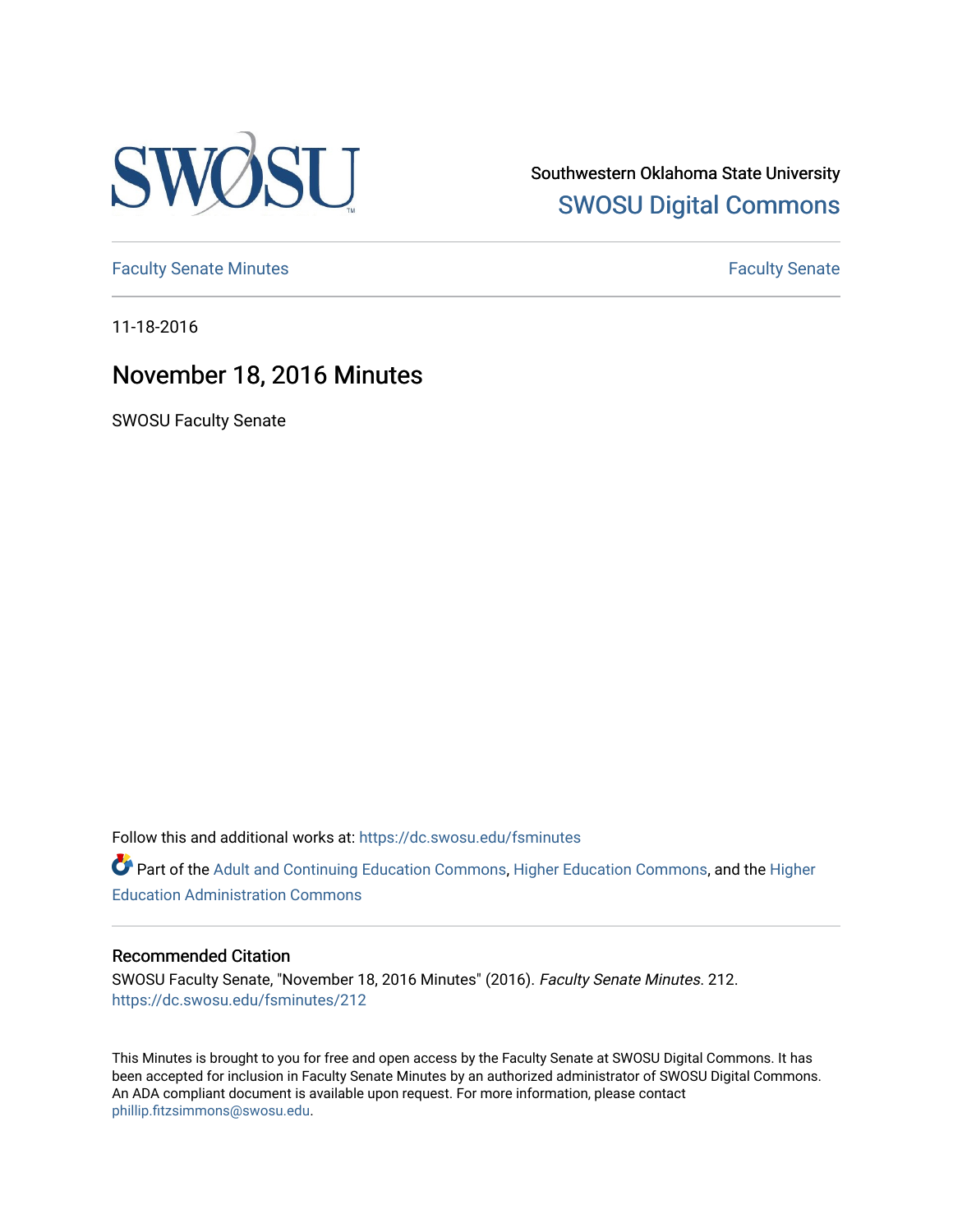# SWOSU Faculty Senate

November 18, 2016 Approved Minutes

- I. **Call to Order:** Faculty Senate President Tom McNamara called the November meeting of the SWOSU Faculty Senate to Order at 2:02 p.m. in HEC 201.
- II. **Establishment of a Quorum:** Ric Baugher, Tammy Blatnick, Krista Brooks, Dayna Coker via ITV, Tommye Davis via ITV, Stacey DiPaolo, Jerry Dunn, Jared Edwards, Robin Griffeath, Ryan Haggard, Rita Hays, LeaAnne Hume, Sunu Kodumthara, Guy Biyogmam, Doug Linder, Tom McNamara, Dana Oliver for Evette Meliza, Bo Pagliasotti, Eric Paul, Kevin Collins for Cynthia Pena, Jon Woltz for Linda Pye, Hank Ramsey, Ann Russell, Hardeep Saluja, Lisa Schroeder, Amanda Smith, Karen Sweeney, Wayne Trail, Muatasem Ubeidat, Cheri Walker via ITV, and Jessica Young.
- **III. Certification of Substitutes:** Jon Woltz will attend in place of Linda Pye. Kevin Collins will replace Cynthia Pena. Dana Oliver will be here instead of Evette Meliza.
- **IV. Presentation of Visitors:** None
- **V. Approval of Minutes:** Minutes approved by voice vote.

# **VI. Announcements**

- A. President Tom McNamara
	- 1. The SWOSU budget is meeting expectations. The State's equalization board will meet in early December and again in February. If revenue collected falls below 95% of the estimate, cuts will be triggered.
	- 2. President Beutler expects weapons on campus to be revisited in the coming legislative session. Texas has passed legislation allowing this. Private universities were given an opt-out. All of them exercised it. The president suggests that this body draft a letter establishing the SWOSU Faculty's position on the matter.
	- 3. ITS is moving forward with the computer system upgrade. The current system is not compatible with some useful modules. Tech money has been set aside for this already. This might mean using Jenzabar EX, an upgraded version of our current product. Alternatives include Ellucian Colleague and Ellucian Banner. The administration wants a contract signed by April 2017 in order for the system to go live May 2018.
	- 4. Course evaluations will be available online from November 21st through December 9th.
	- 5. SWOSU's Employee Assistance Program provides counselling services for spouses and dependents.
	- 6. FAFSA can be completed as early as October.
	- 7. Dean Dougherty will be stepping down as Leadership Weatherford Chair.
	- 8. Title IX training will begin soon. Watch for the module on Canvas.
	- 9. Spring enrollment had increased approximately 5% over last year.
	- 10. Academic coaching has had over 250 mentoring meetings this semester, double the amount from last fall. Contact Ms. Wendy Yoder for more information.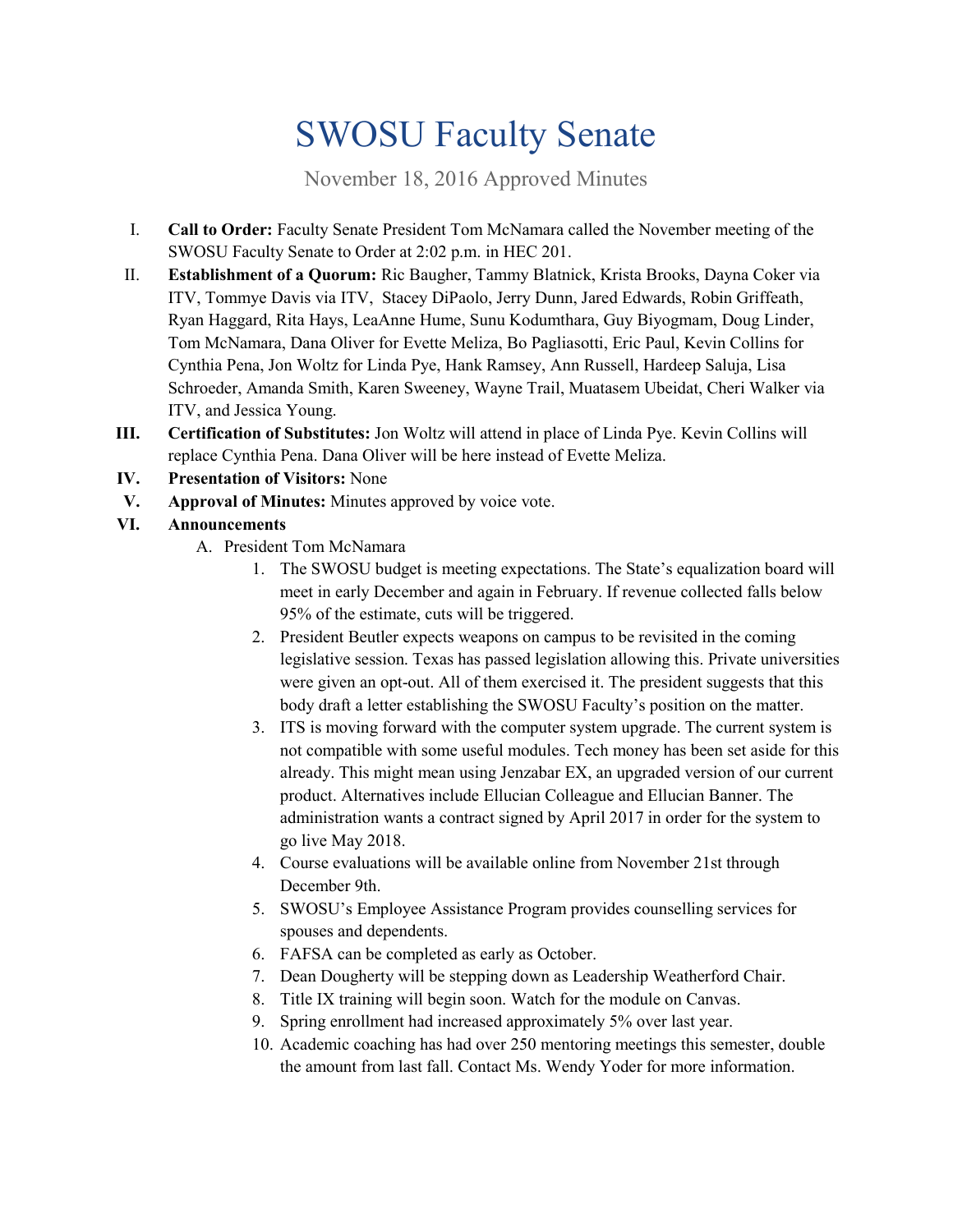- 11. The administration's position is that student evaluation of courses be kept online for reasons of logistics and student satisfaction.
- 12. Summer teaching pay will continue to be computed with 8 credit hours considered full load.
- 13. The "20% rule" for interim and overload pay is being revisited. Currently, faculty with the lowest pay-rates are the most likely to hit the cap. It is expected that this will be changed to an credit-hour limit.
- 14. The Faculty Development Committee will have a charge to plan for the next year. The provost has suggested this committee work with CETL on planning faculty development activities.
- 15. Trevor Ellis will represent the Appellate and Grievance Committee on the FUTPRC Appeals Committee. Mr. Murray will remain on the former.
- 16. The Oklahoma State Regents for Higher Education had a session with the Faculty Advisory Council on November 5th. Results of the Faculty Opinion Survey were examined.
	- a) Areas with general dissatisfaction:
		- (1) Faculty Salaries/Compensation
		- (2) Academic Preparation of Incoming Students
	- b) Areas with general satisfaction
		- (1) Continued Prohibition of Guns on Campuses
- B. Secretary/Treasurer Karen Sweeney
	- 1. Roll Sheet—please sign
	- 2. Treasurer's Report
		- a) Banc First
			- (1) October Balance: \$1,621.18
			- (2) Current Balance: \$1,621.18
		- b) University Account
			- (1) October Balance: \$105.01
			- (2) Current Balance: \$105.01
- C. President-Elect Jerry Dunn: Nothing to report.
- D. Past President Jared Edwards: Nothing to report.
- E. Student Government Representative: The SGA did not have a representative at the meeting.
- VII. **Reports from Standing and Ad Hoc Committees:** No reports.

# **VIII. Unfinished Business:**

# **IX. New Business:**

**A. Faculty Senate Motion 2016-11-01:** Whereas the use of and continuity of Student Course Evaluations is an important component to Faculty Members with respect to Promotion, Tenure, Continuance and continued course improvement, we move that faculty be allowed to choose either the Paper or the Electronic means of giving Student Course Evaluations until statistical adjustments in means can be evaluated and issues related to the implementation of Student Evaluation can be resolved.

**Rationale:** The Mean of Means and Student Comments from the Student Course Evaluations are vital components in the evaluation of Faculty in the Promotion, Tenure and Continuance process. By